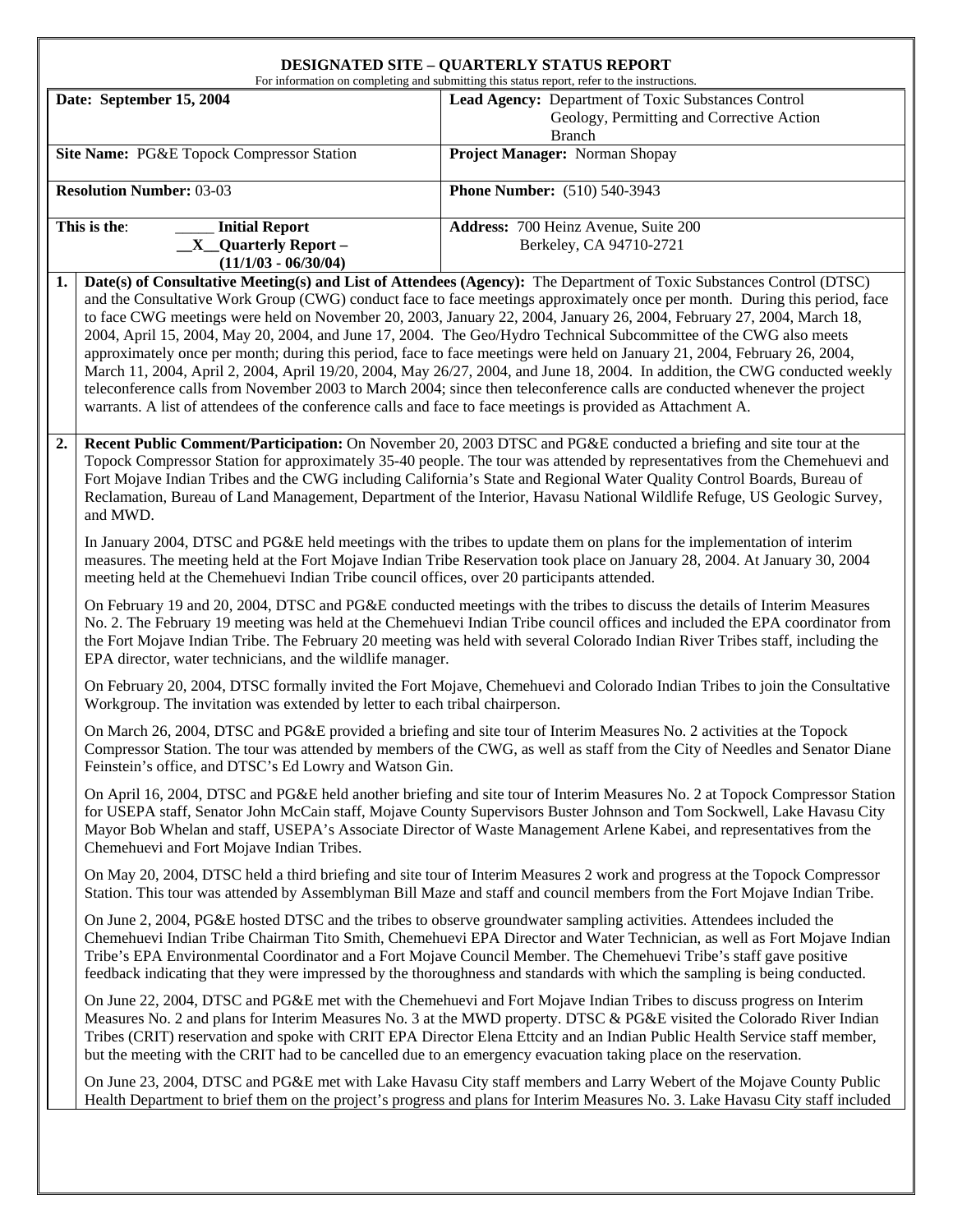representatives from the City's Attorneys office, Public Works, and Parks and Recreation departments. Interest was expressed in the chemical treatment technology, and the Public Works Water Division Manager expressed support for moving the project forward as expeditiously as possible.

**3.** Describe the Potential or Known Areas of Concern: DTSC continues to oversee PG&E in evaluating what is needed to protect the beneficial uses of the Colorado River.

During the 1950s to late 1960s, wastewater containing hexavalent chromium was discharged into an area known as the Bat Cave Wash (a dry streambed near the Colorado River) and into unlined holding ponds. This resulted in a plume of hexavalent chromium contamination in the groundwater beneath the facility which now extends in close proximity to the Colorado River. The **g**roundwater plume extends under Federal property, managed and overseen by the Department of Interior. The California Regional Water Quality Control Board - Colorado River Region, the State Water Resources Control Board, and the Metropolitan Water District of Southern California are heavily involved with the project based on their mandates to ensure that the River's water quality is protected.

In addition, there are small localized areas within or around the Topock Compressor Station where chromium and hexavalent chromium has been found in shallow soils. These occurrences are related to disposal and handling practices when chromium was used at the site. DTSC anticipates that these localized areas of soil contamination will be removed by PG&E during the final remedy.

**4. Current Phase of Action:** From November 2003 to December 2003, efforts were focused on evaluating the installation of a pilot groundwater extraction and treatment system on either federal land (Plan A) or PG&E property (Plan B). The intent of the pilot system was to study the long term effect of extraction on the aquifer until the final remedy is implemented. Based on the findings from an exploratory borehole drilled on PG&E property, PG&E began preparing for implementation of Plan B.

In January 2004, monitoring data showed higher hexavalent chromium concentrations than previously detected in the well closest to the river. With the support of MWD, DTSC issued a letter on January 22, 2004 requiring PG&E to initiate hydraulic control of the plume boundaries near the Colorado River to achieve a net reversal of gradient away from the Colorado River (Interim Measures No. 1). In addition, DTSC directed PG&E to begin weekly sampling of several wells closest to the river. With DTSC's and the CWG's input, PG&E submitted a work plan on February 11, 2004 proposing to install an extraction well (TW-2) on BLM-managed property referred to as the MW-20 bench at the eastern (downgradient) edge of the plume. In addition, a series of monitoring wells were to be installed to both delineate the chromium plume and to provide a monitoring network for evaluating the performance of the extraction.

When weekly monitoring data indicated a hexavalent chromium concentration of 111 parts per billion from the monitoring well closest to the river in early February 2004, DTSC directed PG&E to prepare an Interim Measures No. 2 work plan to immediately begin pumping, transport and disposal of groundwater from existing monitoring wells at the MW-20 cluster. In addition, DTSC directed PG&E to begin monthly sampling of additional surface water locations. PG&E submitted a draft work plan on February 14, 2004, and pumping from the MW-20 monitoring wells began on March 8, 2004 at a rate of approximately 16 gallons per minute (gpm), or 23,000 gallons per day.

PG&E drilled and installed the new extraction wells TW-2S/D and 22 new monitoring wells from March through May 2004. Pumping from the MW-20 monitoring wells was transitioned to the new extraction wells TW-2S/D on May 13, 2004. Pumping was performed at a rate of approximately 20 gpm (29,000 gallons per day) from the extraction wells. Extracted water was transported by trucks to a licensed waste treatment facility in the Los Angeles area. In April 2004 PG&E began preparing for onsite batch treatment of the extracted groundwater to reduce the volume of hazardous waste generated at the site.

In June 2004, DTSC evaluated the need to increase pumping and build additional treatment and disposal facilities, to maintain hydraulic control during the fall and winter when the natural flow of groundwater is toward the river (Interim Measures No. 3). DTSC issued a directive requiring PG&E to implement Interim Measures No. 3 along with a CEQA notice of exemption on June 30, 2004. PG&E proceeded with steps to purchase land for the treatment facility and with the design of the extraction, conveyance, treatment, and disposal facilities.

**5. List any Technical Problems:** To gain space, reduce impacts to federal lands and to accommodate higher pumping rates and increased storage and treatment, PG&E is proceeding with planning and permitting required to install groundwater treatment facilities on an adjacent 100-acre parcel of land that PG&E is seeking to purchase from MWD. If necessary, additional groundwater extraction wells will be installed to maintain hydraulic control of the plume.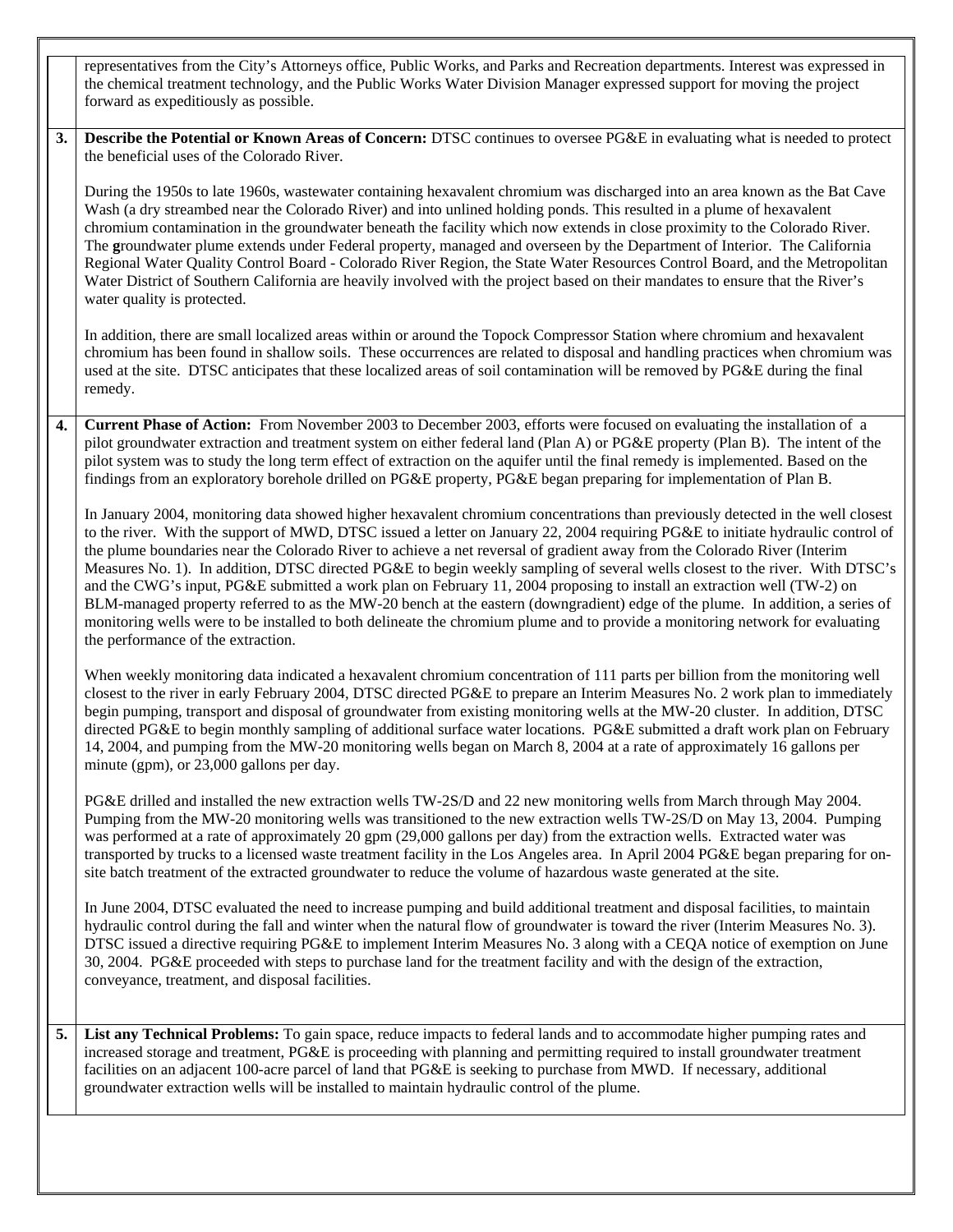A key concern with the construction of the project facilities on MWD land is the potential impact to cultural and natural resources, such as the Topock Maze and the Historic Route 66. PG&E is designing all project facilities to avoid or minimize impacts to these resources. PG&E will survey the site and will conduct resource-related evaluations. A Cultural Resource Investigations Report will be submitted for review and approval by the BLM and the State Historic Preservation Office, pursuant to the National Historic Preservation Act Section 106 consultation process. Also, a Biological Resource Investigations Report will be submitted for review by BLM for consultation with the U.S. Fish and Wildlife Service and California Department of Fish and Game.

Currently, there is no method of locally managing/discharging the increased volume of treated water. Presently, the disposal method includes trucking the treated water to the U.S. Filter licensed facility near Los Angeles. DTSC requested that PG&E evaluate reuse and disposal options for the treated water; these options include re-injection to the aquifer, water provision for local commercial uses (such as the Topock Compressor Station), and/or discharge to the Colorado River. These options will be evaluated for technical and regulatory feasibility prior to final selection.

- **6. Permits Required/Issued to Date:** The Facility is conducting corrective action under a Corrective Action Consent Agreement with DTSC. Several permits have been issued or are in progress for well installations, batch treatment, and other activities related to the Interim Measures. A list of permits required by state, federal, and local agencies and their status is provided in Attachment C.
- **7. Pending Permits Issues:** Several permits required for implementation of Interim Measures No. 3 are pending as of June 30, 2004 (see Attachment C).
- **8. Oversight Agency Costs Reimbursed to Date (Per Agency):** DTSC labor expenditure for November 2003 June 2004: DTSC spent 195.60 hours in November, 175.83 hours in December, 487.15 hours in January, 595.35 hours in February, 575.00 hours in March, 754.10 hours in April, 583.80 hours in May, and 591.35 hours in June. DTSC oversight cost for November 2003 – June 2004 is \$448,939.27. Cost information is not available for other agencies.
- **9. Additional Comments or Issues:** Face to face CWG meetings are scheduled on the third Thursday of each month. Geo/Hydro Technical Subcommittee meetings are generally held during the same week as the CWG meetings. Agendas and handouts are distributed to the CWG prior to each meeting. Action items and significant issues from the previous meeting are distributed to the group during each meeting for review and comment.

Concurrently with the Interim Measures, PG&E submitted a revised draft RCRA Facility Investigation (RFI) Report in February 2004 and a draft Groundwater Background Study Work Plan in April 2004 at the direction of DTSC. DTSC provided PG&E comments on the draft RFI report on May 17, 2004, and directed PG&E to revise the report to include additional information. DTSC provided an over-the-shoulder review of the Groundwater Background Study Work Plan, and a revised Work Plan was submitted to the CWG for their review on June 30, 2004.

Attachment B shows action items that were completed by the consultative workgroup during this reporting period of November 2003 – June 2004.

**Ab2061.qsr – 2/01**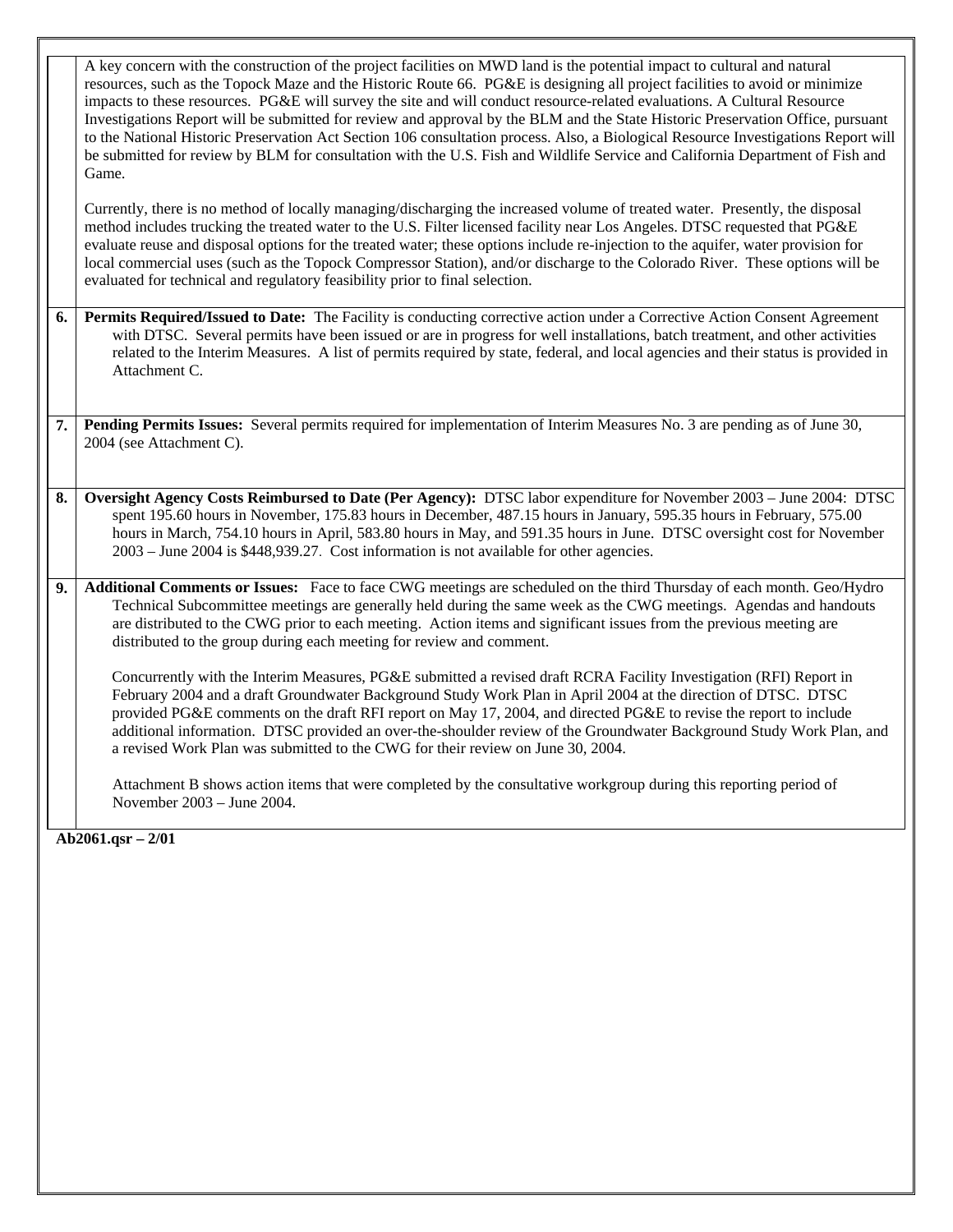### **PG&E Topock Compressor Station Quarterly Status Report November 2003 – June 2004**

### **ATTACHMENT A - Dates of Consultative Meetings and List of Attendees (Agency)**

### **November 6, 2003 CWG Teleconference**

**Attendees:** Department of Toxic Substances Control, Regional Water Resources Control Board, State Water Resources Control Board, Pacific Gas and Electric and their consultants, Ecology and Environment, Inc., CH2M Hill, U.S. Geological Survey, U.S. Bureau of Land Reclamation, U.S. Department of the Interior, U.S. Fish and Wildlife Service, U.S. Bureau of Land Management, Metropolitan Water District and their consultants, Geopentech and Toxics Assessment Group.

### **November 13, 2003 CWG Teleconference**

**Attendees:** Department of Toxic Substances Control, Regional Water Resources Control Board, State Water Resources Control Board, Pacific Gas and Electric and their consultants, Ecology and Environment, Inc., CH2M Hill, U.S. Geological Survey, U.S. Department of the Interior, U.S. Fish and Wildlife Service, U.S. Bureau of Land Management, Metropolitan Water District and their consultants, Geopentech and Toxics Assessment Group.

### **November 20, 2003 CWG Face to Face Meeting**

**Attendees:** Department of Toxic Substances Control, Regional Water Resources Control Board, State Water Resources Control Board, Pacific Gas and Electric and their consultants, Ecology and Environment, Inc., CH2M Hill, U.S. Geological Survey, U.S. Department of the Interior, U.S. Fish and Wildlife Service, U.S. Bureau of Land Management, Metropolitan Water District and their consultants, Geopentech and Toxics Assessment Group.

#### **December 4, 2003 CWG Teleconference**

**Attendees:** Department of Toxic Substances Control, Regional Water Resources Control Board, State Water Resources Control Board, Pacific Gas and Electric and their consultants, CH2M Hill, U.S. Geological Survey, U.S. Department of the Interior, U.S. Fish and Wildlife Service, U.S. Bureau of Land Management, Metropolitan Water District and their consultants, Geopentech and Toxics Assessment Group.

#### **December 11, 2003 CWG Teleconference**

**Attendees:** Department of Toxic Substances Control, Regional Water Resources Control Board, State Water Resources Control Board, Pacific Gas and Electric and their consultants, CH2M Hill, U.S. Geological Survey, U.S. Department of the Interior, U.S. Fish and Wildlife Service, U.S. Bureau of Land Management, Metropolitan Water District and their consultants, Geopentech and Toxics Assessment Group.

#### **December 18, 2003 CWG Teleconference**

Attendees: Department of Toxic Substances Control, Regional Water Resources Control Board, State Water Resources Control Board, Pacific Gas and Electric and their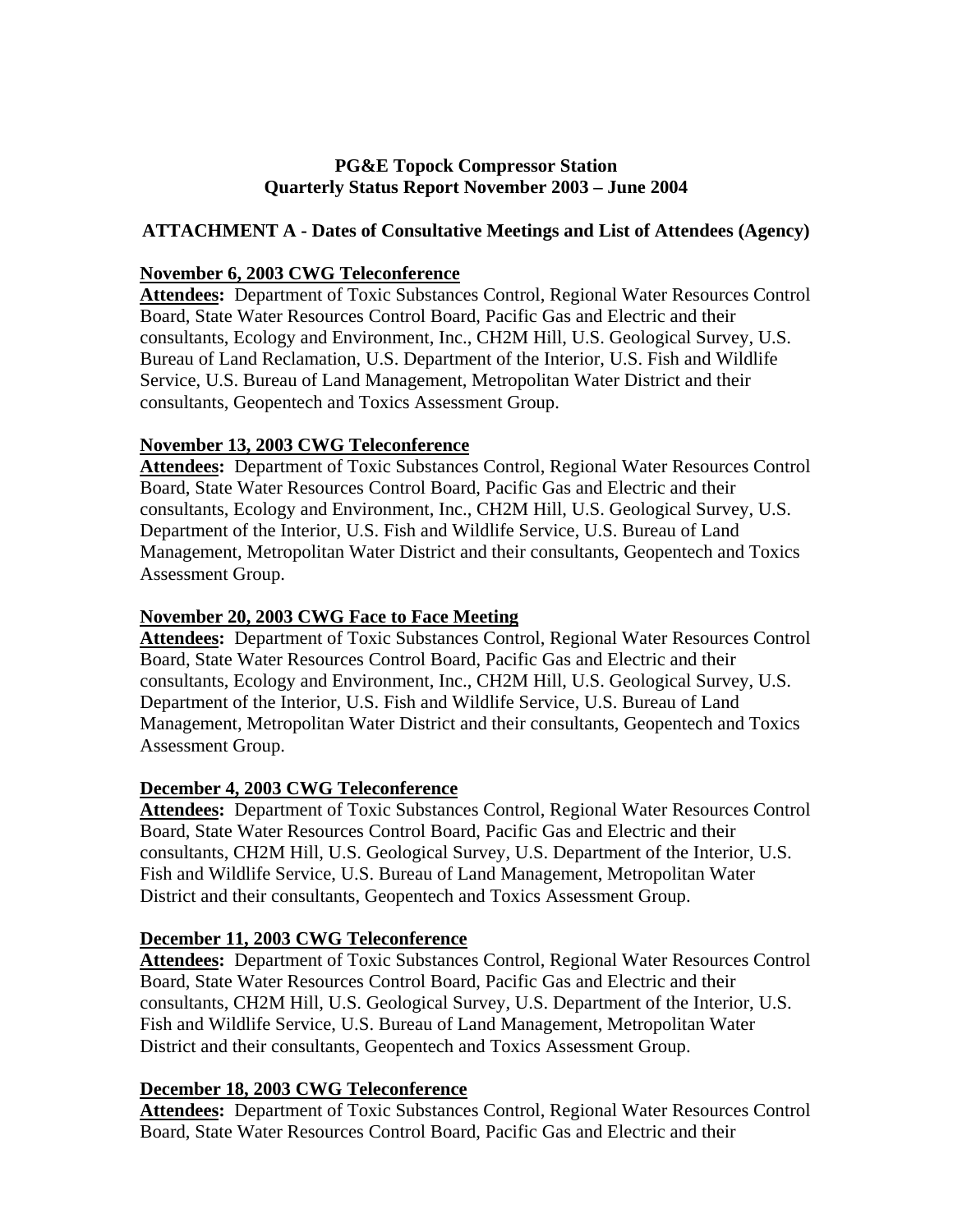consultants, CH2M Hill, U.S. Geological Survey, U.S. Department of the Interior, U.S. Fish and Wildlife Service, U.S. Bureau of Land Management, Metropolitan Water District and their consultants, Geopentech and Toxics Assessment Group, Ecology and Environment, Inc.

## **January 8, 2004 CWG Teleconference**

Attendees: Department of Toxic Substances Control, Regional Water Resources Control Board, State Water Resources Control Board, Pacific Gas and Electric and their consultants, CH2M Hill, U.S. Geological Survey, U.S. Department of the Interior, U.S. Fish and Wildlife Service, U.S. Bureau of Land Management, U.S. Bureau of Land Reclamation, Metropolitan Water District and their consultants, Geopentech and Toxics Assessment Group, Ecology and Environment, Inc.

### **January 15, 2004 CWG Teleconference**

**Attendees:** Department of Toxic Substances Control, Regional Water Resources Control Board, State Water Resources Control Board, Pacific Gas and Electric and their consultants, CH2M Hill, U.S. Geological Survey, U.S. Department of the Interior, U.S. Fish and Wildlife Service, U.S. Bureau of Land Management, U.S. Bureau of Land Reclamation, Metropolitan Water District and their consultants, Geopentech and Toxics Assessment Group, Ecology and Environment, Inc.

## **January 22, 2004 CWG Face to Face Meeting**

**Attendees:** Department of Toxic Substances Control, Regional Water Resources Control Board, State Water Resources Control Board, Pacific Gas and Electric and their consultants, CH2M Hill, Ecology and Environment, Inc., U.S. Geological Survey, U.S. Department of the Interior, U.S. Fish and Wildlife Service, U.S. Bureau of Land Management, U.S. Bureau of Land Reclamation, Metropolitan Water District and their consultants, Geopentech and Toxics Assessment Group

# **January 26, 2004 CWG Face to Face Meeting at Topock**

**Attendees:** Department of Toxic Substances Control, Regional Water Resources Control Board, State Water Resources Control Board, Pacific Gas and Electric and their consultants, CH2M Hill, Ecology and Environment, Inc., U.S. Geological Survey, U.S. Department of the Interior, U.S. Fish and Wildlife Service, U.S. Bureau of Land Reclamation, Metropolitan Water District and their consultants, Geopentech and Toxics Assessment Group

# **February 5, 2004 CWG Teleconference**

**Attendees:** Department of Toxic Substances Control, Regional Water Resources Control Board, State Water Resources Control Board, Pacific Gas and Electric and their consultants, CH2M Hill, Ecology and Environment, Inc., U.S. Geological Survey, U.S. Bureau of Land Management, U.S. Fish and Wildlife Service, U.S. Department of the Interior, U.S. Bureau of Land Reclamation, Metropolitan Water District and their consultant, Geopentech

### **February 19, 2004 CWG Teleconference**

Attendees: Department of Toxic Substances Control, Regional Water Resources Control Board, State Water Resources Control Board, Pacific Gas and Electric and their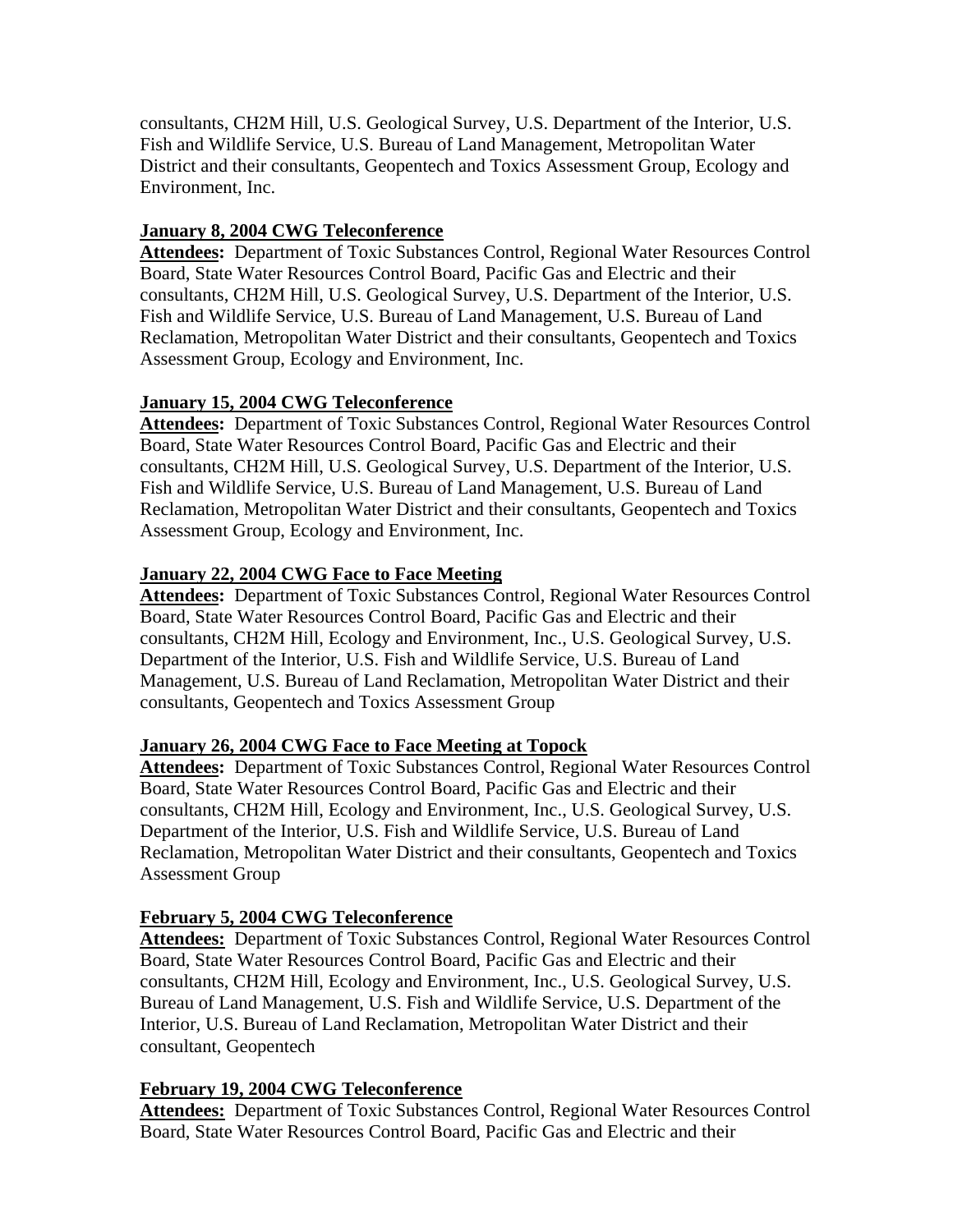consultants, CH2M Hill, Ecology and Environment, Inc., U.S. Bureau of Land Management, U.S. Fish and Wildlife Service, U.S. Department of the Interior, U.S. Geological Survey, Metropolitan Water District and their consultants, Geopentech and Toxics Assessment Group

## **February 27, 2004 CWG Face to Face Meeting**

Attendees: N/A Department of Toxic Substances Control, Regional Water Resources Control Board, State Water Resources Control Board, Pacific Gas and Electric and their consultants, CH2M Hill, Ecology and Environment, Inc., U.S. Geological Survey, U.S. Department of the Interior, U.S. Fish and Wildlife Service, U.S. Bureau of Land Management, U.S. Bureau of Reclamation, Metropolitan Water District and their Consultants, Geopentech and Toxics Assessment Group

## **March 4, 2004 CWG Teleconference**

Attendees: N/A Department of Toxic Substances Control, Regional Water Resources Control Board, State Water Resources Control Board, Pacific Gas and Electric and their consultants, CH2M Hill, Ecology and Environment, Inc., U.S. Geological Survey, U.S. Department of the Interior, U.S. Fish and Wildlife Service, U.S. Bureau of Land Management, U.S. Bureau of Reclamation, Metropolitan Water District and their Consultants, Geopentech and Toxics Assessment Group

## **March 18, 2004 CWG Face to Face Meeting**

**Attendees:** Department of Toxic Substances Control, Regional Water Resources Control Board, State Water Resources Control Board, Pacific Gas and Electric and their consultants, CH2M Hill, Ecology and Environment, Inc., U.S. Geological Survey, U.S. Department of the Interior, U.S. Fish and Wildlife Service, U.S. Bureau of Land Management, U.S. Bureau of Reclamation, Metropolitan Water District and their Consultants, Geopentech and Toxics Assessment Group

# **April 15, 2004 CWG Face to Face Meeting**

**Attendees:** Department of Toxic Substances Control, Regional Water Resources Control Board, Pacific Gas and Electric and their consultants, CH2M Hill, Ecology and Environment, Inc., U.S. Geological Survey, U.S. Department of the Interior, U.S. Fish and Wildlife Service, U.S. Bureau of Land Management, U.S. Bureau of Reclamation, Metropolitan Water District and their Consultant, Geopentech, and Arizona Department of Environmental Quality

# **May 6, 2004 CWG Teleconference**

**Attendees:** Department of Toxic Substances Control, Regional Water Resources Control Board, State Water Resources Control Board, Pacific Gas and Electric and their consultants, CH2M Hill, U.S. Geological Survey, U.S. Department of the Interior, U.S. Fish and Wildlife Service, U.S. Bureau of Land Management, U.S. Bureau of Reclamation, Metropolitan Water District and their Consultant, Toxics Assessment Group, and Arizona Department of Environmental Quality

### **May 20, 2004 CWG Face to Face Meeting**

**Attendees:** Department of Toxic Substances Control, Regional Water Resources Control Board, Pacific Gas and Electric and their consultants, CH2M Hill, U.S. Geological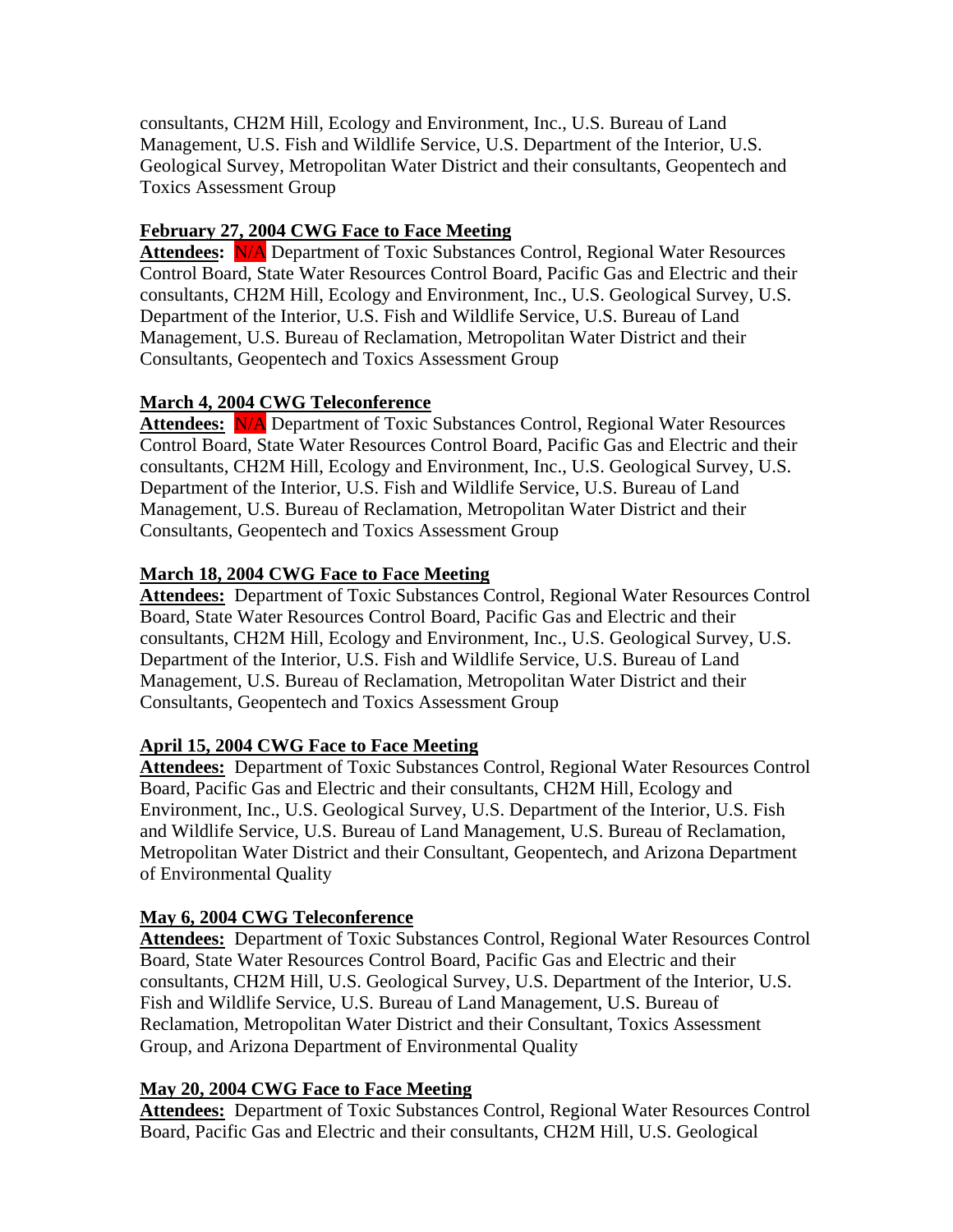Survey, U.S. Department of the Interior, U.S. Fish and Wildlife Service, U.S. Bureau of Land Management, U.S. Bureau of Reclamation, Metropolitan Water District and their Consultants, Geopentech and Toxics Assessment Group, Arizona Department of Environmental Quality, Colorado River Board of California, and Mohave County Department of Public Health

### **June 17, 2004 CWG Face to Face Meeting**

**Attendees:** Department of Toxic Substances Control, Regional Water Quality Control Board, State Water Resources Control Board, Pacific Gas and Electric and their consultants, CH2M Hill, Lucas Advocates on Behalf of PG&E, U.S. Department of the Interior, U.S. Fish and Wildlife Service, U.S. Bureau of Reclamation, Metropolitan Water District and their Consultants, Geopentech and Toxics Assessment Group, Arizona Department of Environmental Quality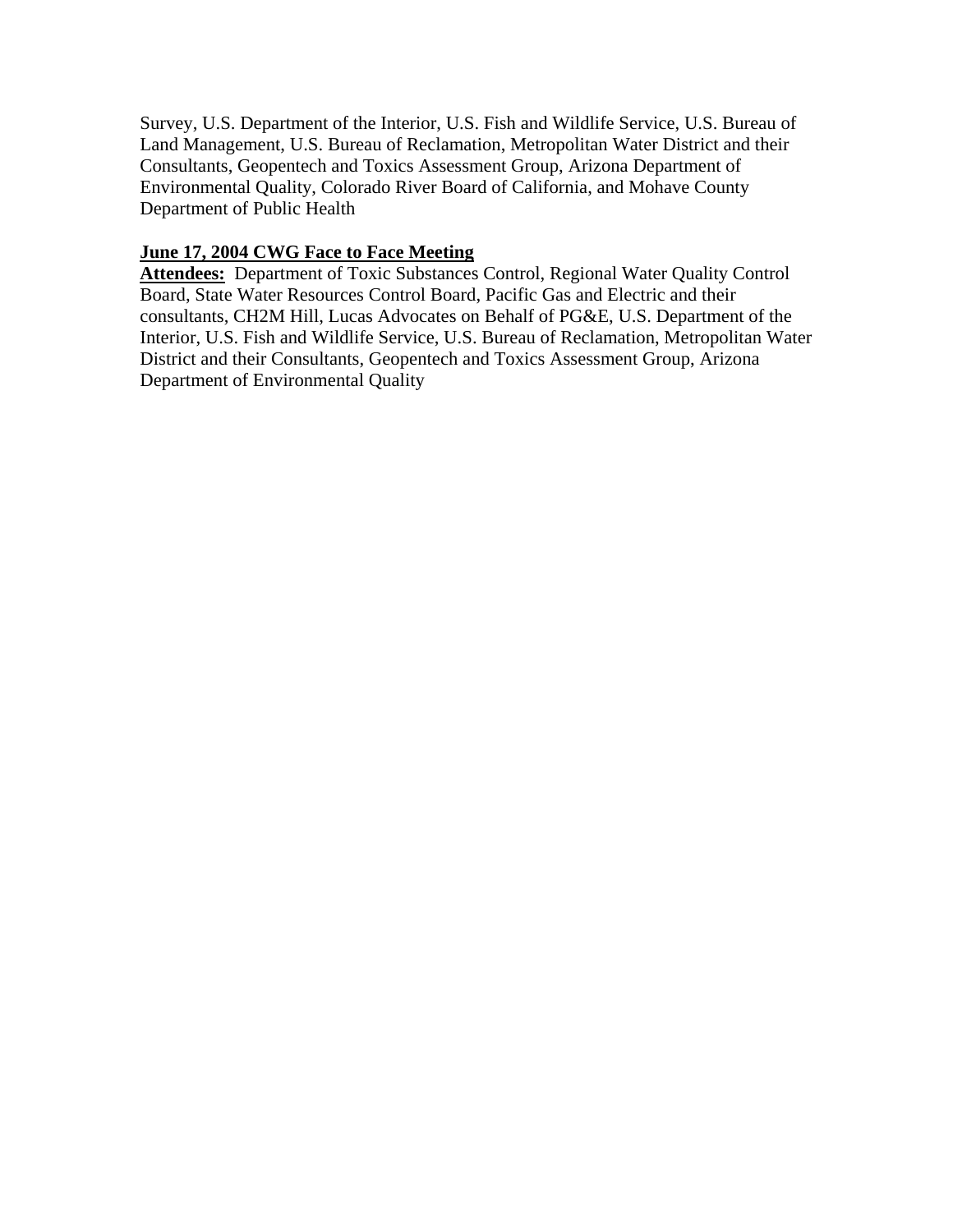## **Attachment B Status of Permits Pacific Gas and Electric Company, Topock Compressor Station Quarterly Status Report November 2003 – June 2004**

| <b>PERMIT NAME</b>                                                          | PERMITTED ACTIVITY                                                                                                            | <b>ADMINISTERING AGENCY</b>                                                    | <b>PERMIT</b><br><b>STATUS</b>                                                                                         | <b>SUBJECT</b>                                           |  |  |  |  |
|-----------------------------------------------------------------------------|-------------------------------------------------------------------------------------------------------------------------------|--------------------------------------------------------------------------------|------------------------------------------------------------------------------------------------------------------------|----------------------------------------------------------|--|--|--|--|
| <b>Groundwater Pilot Treatment System</b>                                   |                                                                                                                               |                                                                                |                                                                                                                        |                                                          |  |  |  |  |
| Well Permit (Boring/Well<br>$GTB-1)$                                        | Drilling borehole for test well<br>on PG&E property                                                                           | San Bernardino County,<br>Division of Environmental<br><b>Health Services</b>  | Permit Issued                                                                                                          | <b>Exploratory Borehole</b>                              |  |  |  |  |
| <b>Well Permit</b>                                                          | Drilling extraction and<br>monitoring wells on Havasu<br>National Wildlife Refuge<br>property                                 | San Bernardino County,<br>Division of Environmental<br><b>Health Services</b>  | Application on<br>hold                                                                                                 | <b>Extraction Well &amp;</b><br><b>Monitoring Well</b>   |  |  |  |  |
| <b>Right of Way</b>                                                         | Drilling extraction/monitoring<br>wells and installing<br>conveyance piping on Havasu<br>National Wildlife Refuge<br>property | U.S. Fish and Wildlife Service                                                 | Application on<br>hold                                                                                                 | <b>Extraction Well,</b><br>Monitoring Well and<br>Piping |  |  |  |  |
| <b>Temporary Use Permit</b>                                                 | <b>Treating extracted</b><br>groundwater                                                                                      | San Bernardino County, Fire<br>Department, Community<br>Services Division      | Letter of Intent<br>submitted                                                                                          | <b>Pilot Treatment</b><br>System                         |  |  |  |  |
| <b>Conditional Use</b><br><b>Authorization Permit</b>                       | <b>Treating extracted</b><br>groundwater                                                                                      | San Bernardino County Fire<br>Department (Certified Unified<br>Program Agency) | Application on<br>hold                                                                                                 | <b>Pilot Treatment</b><br>System                         |  |  |  |  |
| <b>Building Permit</b>                                                      | Installation of treatment<br>system on PG&E property                                                                          | San Bernardino County Public<br><b>Works Department</b>                        | Construction<br>Specifications on<br>hold                                                                              | <b>Pilot Treatment</b><br>System                         |  |  |  |  |
| Waste Discharge<br>Requirements (WDRs)                                      | Discharging treated water to<br>PG&E evaporation ponds                                                                        | Colorado River Basin Regional<br><b>Water Quality Control Board</b>            | <b>ROWD</b> submitted                                                                                                  | <b>Discharge of Treated</b><br>Groundwater               |  |  |  |  |
| Class V UIC Permit                                                          | Underground injection of<br>treated water                                                                                     | <b>U.S. Environmental Protection</b><br>Agency,<br>Region 9                    | Inventory on hold                                                                                                      | Potential Discharge of<br><b>Treated Groundwater</b>     |  |  |  |  |
| <b>Interim Measures No. 1</b>                                               |                                                                                                                               |                                                                                |                                                                                                                        |                                                          |  |  |  |  |
| <b>Well Permits (Extraction</b><br>well TW-2S/D and 22<br>monitoring wells) | Drilling and installating<br>extraction and monitoring<br>wells                                                               | San Bernardino County,<br>Division of Environmental<br><b>Health Services</b>  | Permits Issued                                                                                                         | <b>Extraction Well &amp;</b><br><b>Monitoring Wells</b>  |  |  |  |  |
| Nationwide Permit 5                                                         | Drilling and installating<br>monitoring wells in Bat<br>Cave Wash and floodplain                                              | U.S. Army Corp of Engineers                                                    | Notification<br>submitted and<br>confirmed;<br>existing permit<br>covers activities                                    | <b>Monitoring Wells</b>                                  |  |  |  |  |
| Clean Water Act Section Drilling and installating<br>401                    | monitoring wells in Bat<br>Cave Wash and floodplain                                                                           | Colorado River Basin Regional<br><b>Water Quality Control Board</b>            | Notification<br>submitted and<br>confirmed                                                                             | <b>Monitoring Wells</b>                                  |  |  |  |  |
| CDFG Section 1600<br><b>Emergency Exemption</b>                             | Drilling and installating<br>monitoring wells in Bat<br>Cave Wash and floodplain                                              | California Department of<br>Fish and Game                                      | Confirmed<br>emergency<br>project status<br>requiring after-<br>the-fact<br>notification;<br>notification<br>submitted | <b>Monitoring Wells</b>                                  |  |  |  |  |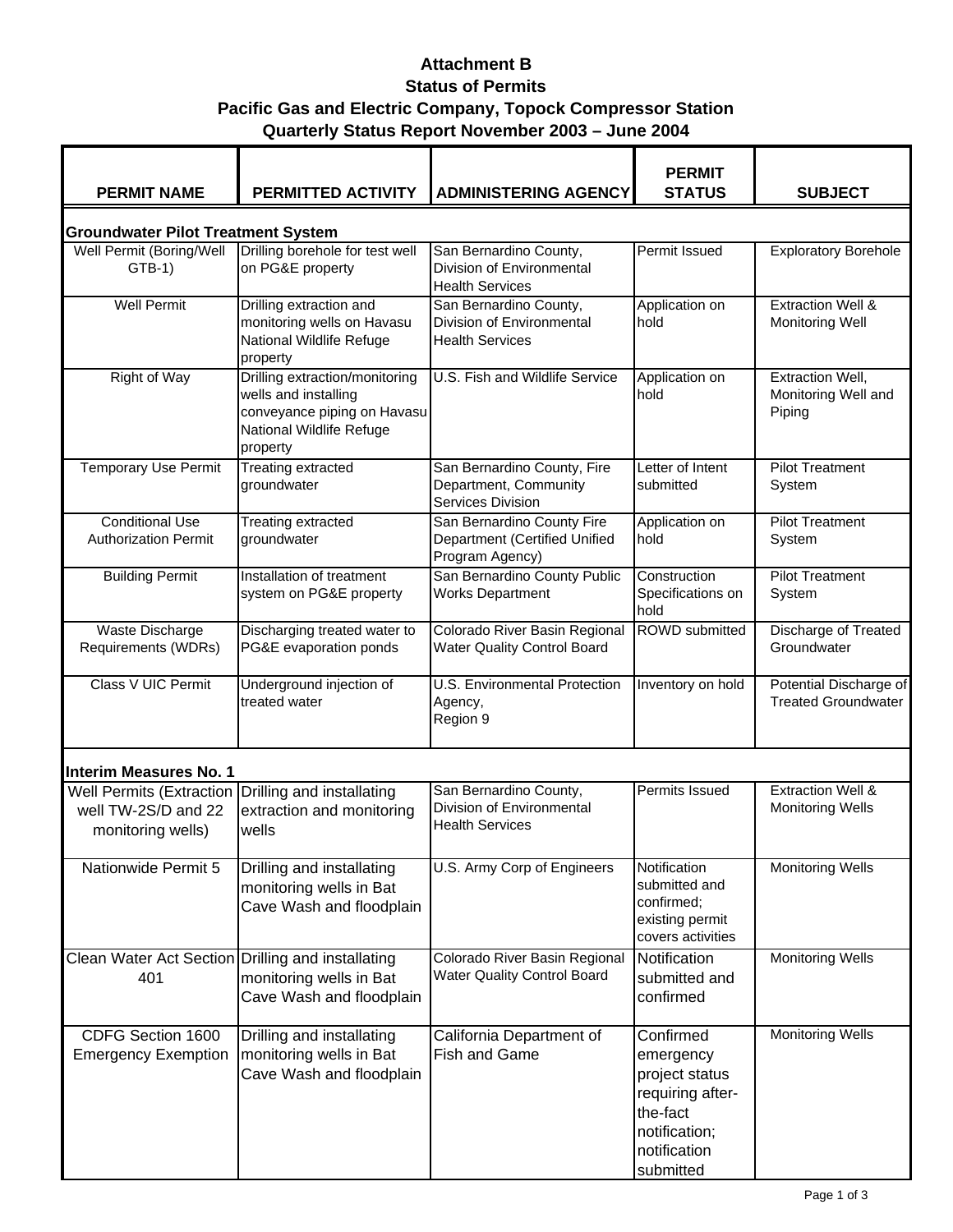## **Attachment B Status of Permits Pacific Gas and Electric Company, Topock Compressor Station Quarterly Status Report November 2003 – June 2004**

| <b>PERMIT NAME</b>                                                                                                                                                            | PERMITTED ACTIVITY                                                                          | <b>ADMINISTERING AGENCY</b>                                                                                                                              | <b>PERMIT</b><br><b>STATUS</b>                                      | <b>SUBJECT</b> |  |  |  |  |
|-------------------------------------------------------------------------------------------------------------------------------------------------------------------------------|---------------------------------------------------------------------------------------------|----------------------------------------------------------------------------------------------------------------------------------------------------------|---------------------------------------------------------------------|----------------|--|--|--|--|
| <b>Interim Measures No. 2</b>                                                                                                                                                 |                                                                                             |                                                                                                                                                          |                                                                     |                |  |  |  |  |
| <b>USEPA Identification</b><br>Number                                                                                                                                         | Interim measures activities                                                                 | United States Environmental In progress<br><b>Protection Agency</b>                                                                                      |                                                                     | IM No. 2       |  |  |  |  |
| <b>Action Memorandum</b>                                                                                                                                                      | Interim Measures No. 2 as<br>a time-critical removal<br>action pursuant to<br><b>CERCLA</b> | United States Bureau of<br><b>Land Management</b>                                                                                                        | Authorization<br>issued                                             | IM No. 2       |  |  |  |  |
| <b>Hazardous Materials</b><br><b>Business Plan</b>                                                                                                                            | Pumping operations                                                                          | <b>Certified Unified Program</b><br>Agency, San Bernardino<br><b>County Fire Department</b><br>(CUPA)                                                    | <b>Business Plan in</b><br>progress; verbal<br>approval<br>obtained | IM No. 2       |  |  |  |  |
| Conditional<br>Authorization Notification (hazardous waste)                                                                                                                   | Groundwater treatment                                                                       | <b>CUPA</b>                                                                                                                                              | Notification<br>package in<br>progress                              | IM No. 2       |  |  |  |  |
| Authority to Construct<br>(ATC) and Permit to<br>Operate (PTO)                                                                                                                | Groundwater treatment                                                                       | Mojave Desert Air Quality<br><b>Management District</b><br>(MDAQMD)                                                                                      | Pre-permitted<br>generator<br>brought on site                       | IM No. 2       |  |  |  |  |
| <b>Interim Measures No. 3</b>                                                                                                                                                 |                                                                                             |                                                                                                                                                          |                                                                     |                |  |  |  |  |
| <b>CEQA Emergency</b><br><b>Project Exemption</b>                                                                                                                             | Interim Measures No. 3<br>activities                                                        | Department of Toxic<br><b>Substances Control</b>                                                                                                         | Issued                                                              | IM No. 3       |  |  |  |  |
| <b>Action Memorandum</b>                                                                                                                                                      | Interim Measures No. 3<br>activities                                                        | United States Bureau of<br>Land Management                                                                                                               | In progress                                                         | IM No. 3       |  |  |  |  |
| Notice of Intent (NOI)<br>and Storm Water<br><b>Pollution Prevention</b><br><b>Plan for Construction</b><br>Activities (SWPPP),<br>coverage under<br>statewide general permit | Interim Measures No. 3<br>construction activities                                           | <b>State Water Resources</b><br><b>Control Board</b><br>(SWRCB)/Colorado River<br><b>Basin Regional Water</b><br><b>Quality Control Board</b><br>(RWQCB) | In progress                                                         | IM No. 3       |  |  |  |  |
| <b>Hazardous Materials</b><br><b>Business Plan</b>                                                                                                                            | Construction and operation CUPA<br>of treatment facility for IM<br>No. 3                    |                                                                                                                                                          | Business Plan in<br>progress; verbal<br>approval<br>obtained        | IM No. 3       |  |  |  |  |
| Conditional                                                                                                                                                                   | Groundwater treatment<br>Authorization Notification (hazardous waste) for IM<br>No. 3       | <b>CUPA</b>                                                                                                                                              | Notification<br>package in<br>progress                              | IM No. 3       |  |  |  |  |
| Authority to Construct<br>(ATC) and Permit to<br>Operate (PTO)                                                                                                                | Groundwater treatment for<br>IM No. 3                                                       | Mojave Desert Air Quality<br><b>Management District</b><br>(MDAQMD)                                                                                      | Permit in<br>progress                                               | IM No. 3       |  |  |  |  |
| 401 Certification                                                                                                                                                             | Construction and operation<br>of treatment and disposal<br>facilities                       | <b>RWQCB</b>                                                                                                                                             | Notification<br>package in<br>progress                              | IM No. 3       |  |  |  |  |
| USFWS, Section 7<br>Consultation                                                                                                                                              | Construction and operation<br>of treatment and disposal<br>facilities                       | US Fish & Wildlife Service<br>(USWS)                                                                                                                     | Draft Biological<br>Report in<br>progress                           | IM No. 3       |  |  |  |  |